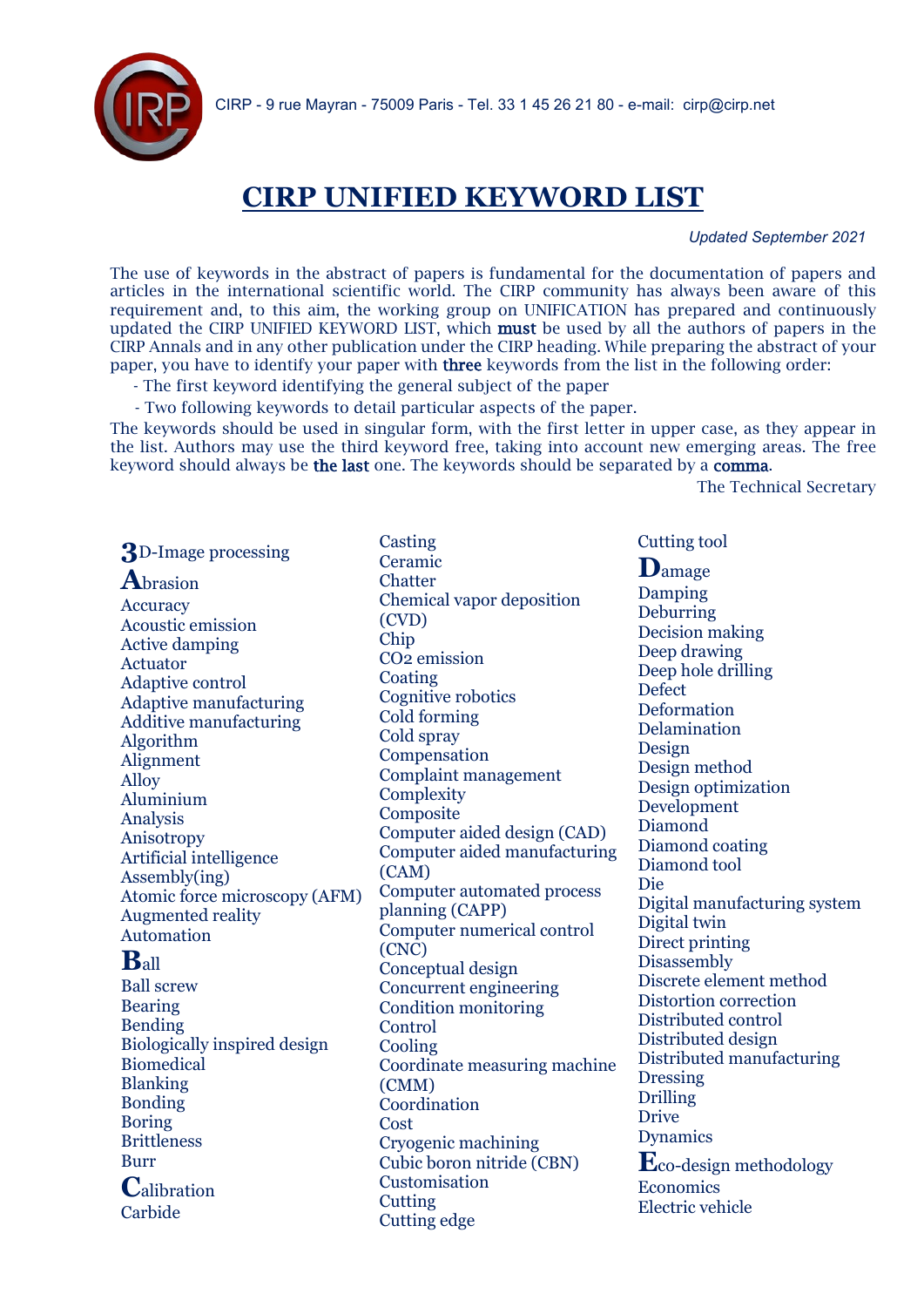Electrical discharge machining (EDM) Electro chemical machining (ECM) Electrode Electrolyte jet Electron beam machining (EBM) Hybrid machining Emergent synthesis Encoder End milling Energy Energy efficiency Environment(al) Ergonomics Error Etching Evaluation Extrusion

## **F**actory

Failure Fatigue Feed Feed drive Feedback Fiber reinforced plastic Finishing Finite element method (FEM) Flatness Flexibility Flexible manufacturing system (FMS) Flow Fluid Force Forging Forming Fracture analysis Free forming Friction Friction stir welding Fuel cell Fused deposition Fuzzy logic

## **G**ear

Genetic Geometric modelling Geometry Glass Grinding Grinding wheel Grooving

### **H**andling

Haptic device Hard machining Hardening Hardness Heat treatment

High strength steel Honing Hot deformation Hot stamping Human aspect Human robot collaboration Hybrid manufacturing Hydroforming

#### **I**dentification

Incremental sheet forming Information Injection Innovation management In-process measurement Inspection Integration Interferometry Ion beam machining (IBM)

# **J**oining

**K**inematic Knowledge based system Knowledge management

**L**apping Laser Laser beam machining (LBM) Laser micro machining Laser welding Learning **Lifecycle** Linear motor Logistics Lubrication

## **M**achinability

Machine Machine tool Machining Machine learning Magnesium Magnetic bearing Maintenance Management Manipulator Man-machine system Manufacturing Manufacturing network Manufacturing process Manufacturing system Mass customization Material Material removal Measurement Measuring instrument Mechanism Mechatronic

**MEMS** Metal forming Metal matrix composite Methodology Metrology Micro forming Micro machining Micro structure Micro tool Milling Miniaturization Model Modelling Modular design Module Mold (or Mould) Molding (or Moulding) **Monitoring** Motion Multi-level modelling

**N**ano indentation Nano manufacturing Nano structure Nano technology Network Neural network Nickel alloy

**O**bject recognition Observer Open architecture Operations management **Optical** Optimization

**P**arallel kinematics Part Pattern recognition **Performance** Phase transformation Photochemical machining Physical vapour deposition (PVD) Piezoelectric Planning Plate forging Ploughing Polishing Polymer Positioning Powder Precision Predictive model Press Probe Process Process control Processing Product Product development